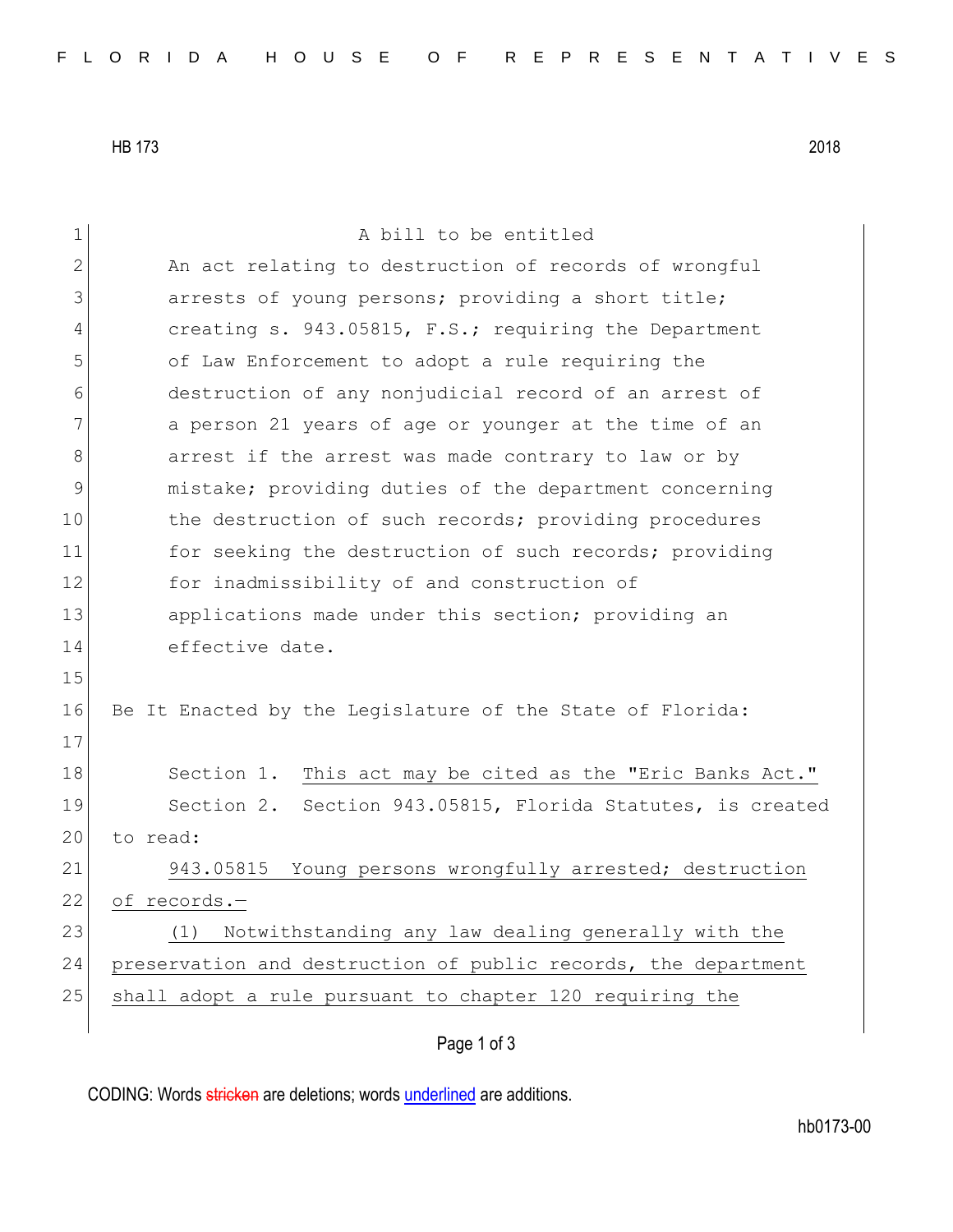HB 173 2018

 destruction of any nonjudicial record of an arrest of a person 27 21 years of age or younger at the time of the arrest if the 28 arrest was made contrary to law or by mistake. In addition to destroying all state records of such an arrest, the state is responsible for working with local and federal law enforcement agencies to ensure that all database information is cleared of 32 all records of the arrest. (2)(a) A law enforcement agency shall apply to the department in the manner prescribed by rule for the destruction of any nonjudicial record of an arrest of a person who was 21 years of age or younger at the time of the arrest and who is subsequently determined by the agency or by the final order of a court of competent jurisdiction to have been arrested contrary to law or by mistake. (b) If the agency declines to make an application under 41 paragraph (a), the parent or legal guardian of the young person, 42 or the young person if he or she is 18 years of age or older, may apply to the department in the manner prescribed by rule for 44 | the destruction of any nonjudicial record of an arrest alleged 45 to have been made contrary to law or by mistake. (3) An application for destruction of a nonjudicial record under this section shall include the date and time of the 48 arrest, the name of the person arrested, and the crime or crimes charged. If the application is made by an arresting agency, it 50 shall be on the submitting agency's letterhead, shall be signed

## Page 2 of 3

CODING: Words stricken are deletions; words underlined are additions.